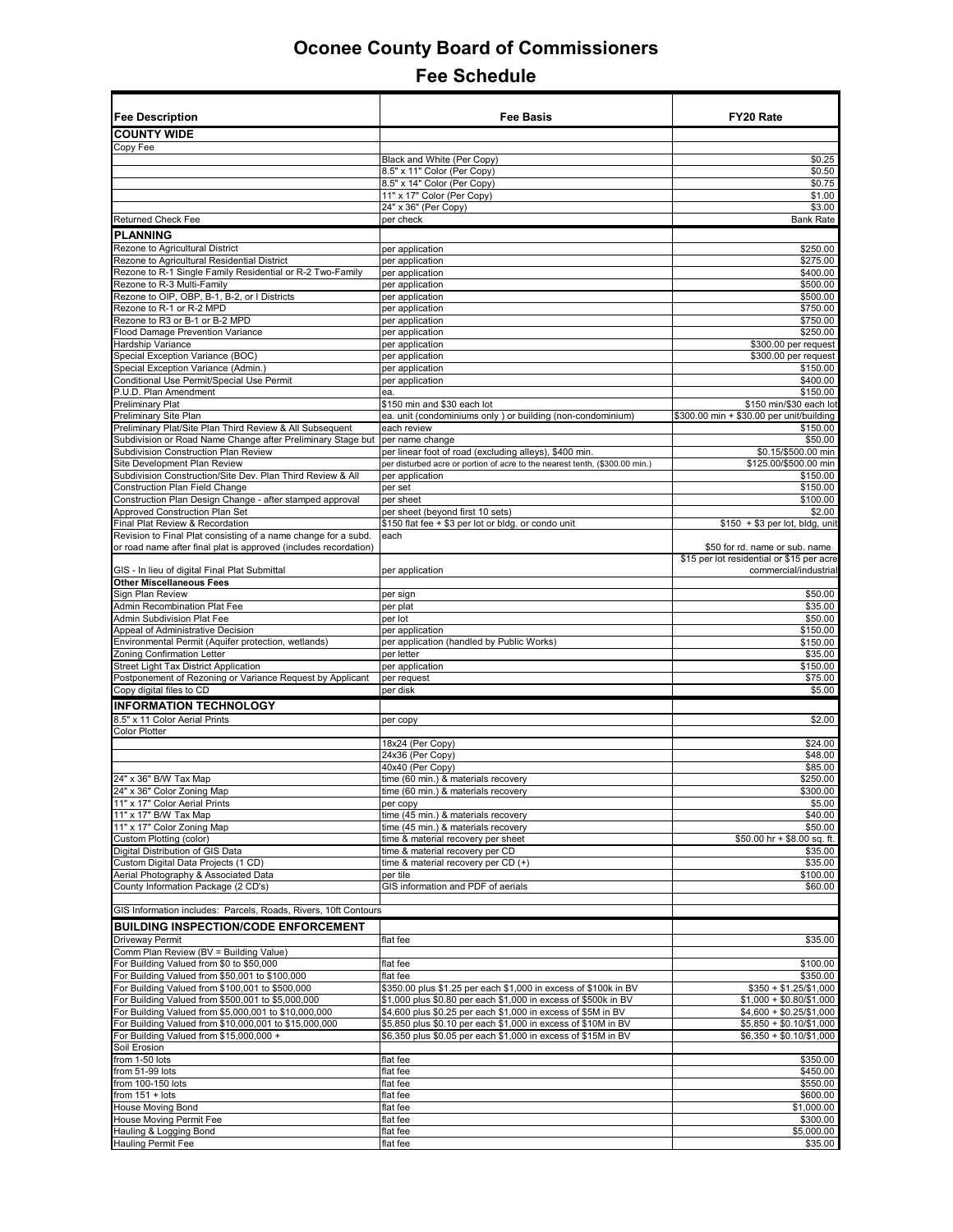| <b>Fee Description</b>                                                                                                          | <b>Fee Basis</b>                                                                                                                                           | FY20 Rate                  |
|---------------------------------------------------------------------------------------------------------------------------------|------------------------------------------------------------------------------------------------------------------------------------------------------------|----------------------------|
| Sign Permit                                                                                                                     | flat fee                                                                                                                                                   | \$100.00                   |
| Swimming Pool Permit Fee Residential                                                                                            | flat fee                                                                                                                                                   | \$50.00                    |
| Swimming Pool Permit Fee Commercial                                                                                             | flat fee                                                                                                                                                   | \$200.00                   |
| <b>Solicitation Permit</b>                                                                                                      | flat fee                                                                                                                                                   | \$100.00                   |
| Road Race Permit-Special Event                                                                                                  | flat fee                                                                                                                                                   | \$100.00                   |
| Occupation Tax License<br>1-3 Employees                                                                                         | flat fee                                                                                                                                                   | \$60.00                    |
| 4-20 Employees                                                                                                                  | \$60 + \$8 per employee                                                                                                                                    | $$60+$                     |
|                                                                                                                                 | $$196 + $6$ per employee                                                                                                                                   | $$196+$                    |
| 21-100 Employees<br>101 + Employees                                                                                             | $$676 + $6$ per employee                                                                                                                                   | $$676+$                    |
| Agr. Land Structures Tax Office*                                                                                                | per square foot                                                                                                                                            | \$0.04                     |
| <b>Commercial Building Permit</b>                                                                                               |                                                                                                                                                            |                            |
| from \$0 to \$50,000                                                                                                            | \$10 per \$1,000 for the first \$50,000                                                                                                                    | \$10/\$1.000               |
| from \$50,001 to \$5,000,000                                                                                                    | previous sum plus \$5 per next \$1,000                                                                                                                     | \$5/\$1,000                |
| from \$5,000,001 to \$10,000,000                                                                                                | previous sum plus \$4 per next \$1,000                                                                                                                     | \$4/\$1,000                |
| from \$10,000,001 to \$15,000,000                                                                                               | previous sum plus \$2 per next \$1,000                                                                                                                     | \$2/\$1,000                |
| from \$15,000,001 to \$20,000,000                                                                                               | previous sum plus \$1 per next \$1,000                                                                                                                     | \$1/\$1,000                |
| from \$20,000,001 +                                                                                                             | previous sum plus \$0.50 per next \$1,000                                                                                                                  | $$.50/\$1,000$             |
| Commercial Fire Inspection                                                                                                      | flat fee                                                                                                                                                   | \$50.00                    |
| Plumbing Permit - Commercial                                                                                                    | flat fee                                                                                                                                                   | \$70.00                    |
| Electrical Permit - Commercial                                                                                                  | flat fee                                                                                                                                                   | \$70.00                    |
| <b>HVAC Permit - Commercial</b>                                                                                                 | flat fee                                                                                                                                                   | \$70.00                    |
| Gas Permit - Commercial<br>Re-Permit (expired permit)                                                                           | flat fee<br>flat fee                                                                                                                                       | \$70.00<br>\$100.00        |
| SFD, Duplexes, Multifamily                                                                                                      | per current ICC Building Valuation Table                                                                                                                   | \$2/\$1.000                |
| <b>Manufactured Homes</b>                                                                                                       | per square foot                                                                                                                                            | \$0.14                     |
| Plumbing Permit - Residential                                                                                                   | flat fee                                                                                                                                                   | \$50.00                    |
| Electrical Permit - Residential                                                                                                 | flat fee                                                                                                                                                   | \$50.00                    |
| <b>HVAC Permit - Residential</b>                                                                                                | flat fee                                                                                                                                                   | \$50.00                    |
| Gas Permit - Residential                                                                                                        | flat fee                                                                                                                                                   | \$50.00                    |
| Roof Additions to Mobile Homes                                                                                                  | per square foot                                                                                                                                            | \$0.09                     |
| Remodeled House (Int/Ext)                                                                                                       | per current ICC Building Valuation Table                                                                                                                   | \$2/\$1,000                |
| <b>Relocation of Structure</b>                                                                                                  | per square foot                                                                                                                                            | \$0.16                     |
| Relocation of Existing Mobile Home                                                                                              | per square foot                                                                                                                                            | \$0.14                     |
| Open Porch w/roof & floor after C/O                                                                                             | per current ICC Building Valuation Table                                                                                                                   | \$2/\$1,000                |
| Open Deck 10x10 or larger after C/O                                                                                             | per current ICC Building Valuation Table                                                                                                                   | \$2/\$1,000                |
| Outbuildings open end (not farm)                                                                                                | per current ICC Building Valuation Table                                                                                                                   | \$2/\$1,000                |
| Vew enclosed garages/stg bldgs                                                                                                  | per current ICC Building Valuation Table                                                                                                                   | \$2/\$1,000                |
| Enclosed Garage for Living Space<br>Screened Porch, new after C/O                                                               | per current ICC Building Valuation Table                                                                                                                   | $\sqrt{$2/}}1,000$         |
| Enclosed Porch for Living Area                                                                                                  | per current ICC Building Valuation Table<br>per current ICC Building Valuation Table                                                                       | \$2/\$1,000<br>\$2/\$1,000 |
| Additions to Living Area                                                                                                        | per current ICC Building Valuation Table                                                                                                                   | \$2/\$1,000                |
| New Car Shelter Open                                                                                                            | per current ICC Building Valuation Table                                                                                                                   | \$2/\$1,000                |
| <b>Finished Basement</b>                                                                                                        | per current ICC Building Valuation Table                                                                                                                   | \$2/\$1,000                |
| <b>Jnfinished Basement</b>                                                                                                      | per current ICC Building Valuation Table                                                                                                                   | \$2/\$1,000                |
| 2nd Re-inspection                                                                                                               | flat fee                                                                                                                                                   | \$75.00                    |
| 3rd Re-inspection                                                                                                               | flat fee                                                                                                                                                   | \$100.00                   |
| Certificate of Occupancy or Cert. of Completion                                                                                 | flat fee                                                                                                                                                   | \$50.00                    |
| Temporary Certificate of Occupancy                                                                                              | flat fee                                                                                                                                                   | \$75.00                    |
| <b>Vew Address</b>                                                                                                              | flat fee                                                                                                                                                   | \$25.00                    |
| Minimum Permit Fee for Construction                                                                                             | flat fee                                                                                                                                                   | \$35.00                    |
| Demolition                                                                                                                      | flat fee                                                                                                                                                   | \$50.00                    |
| Hay Barn                                                                                                                        | per square foot                                                                                                                                            | \$0.04                     |
| Pole Barn<br><b>Enclose Horse Stable</b>                                                                                        | per square foot<br>per square foot                                                                                                                         | \$0.04<br>\$0.06           |
| <b>Tractor Shed</b>                                                                                                             | per square foot                                                                                                                                            | \$0.04                     |
| <b>Turkey House</b>                                                                                                             | per square foot                                                                                                                                            | \$0.04                     |
| Range House                                                                                                                     | per square foot                                                                                                                                            | \$0.04                     |
| Hog Parlor                                                                                                                      | per square foot                                                                                                                                            | \$0.04                     |
| Hog Farrowing House                                                                                                             | per square foot                                                                                                                                            | \$0.04                     |
| Cage Layer House                                                                                                                | per square foot                                                                                                                                            | \$0.04                     |
| Dairy Barn                                                                                                                      | per square foot                                                                                                                                            | \$0.04                     |
| arm Steel Building                                                                                                              | per square foot                                                                                                                                            | \$0.06                     |
| <b>Stack House</b>                                                                                                              | per square foot                                                                                                                                            | \$0.04                     |
| arm Storage Shed (enclosed)                                                                                                     | per square foot                                                                                                                                            | \$0.06                     |
| Egg Cooling House                                                                                                               | per square foot                                                                                                                                            | \$0.04                     |
|                                                                                                                                 | 'Agr. Land Structures Tax Office includes Hay Barn, Pole Barn, Tractor Shed, Turkey House, Range House, Hog Parlor, Hog Farrowing House, Cage Layer House, |                            |
| Dairy Barn, Farm Steel Building, Stack House, Farm Storage Shed (enclosed) and Egg Cooling House.<br><b>Backyard Hen Permit</b> | flat fee                                                                                                                                                   | \$25.00                    |
|                                                                                                                                 |                                                                                                                                                            |                            |
| <b>ROAD</b>                                                                                                                     |                                                                                                                                                            |                            |
| Mulch - Compact Pickup Load                                                                                                     | per load                                                                                                                                                   | \$5.00                     |
| Mulch - Pickup Load                                                                                                             | per load                                                                                                                                                   | \$10.00                    |
| Mulch - Single Axle Dump Truck                                                                                                  | per load                                                                                                                                                   | \$45.00                    |
| Mulch - Tandem Dump Truck                                                                                                       | per load                                                                                                                                                   | \$75.00                    |
| <b>SANITATION</b>                                                                                                               |                                                                                                                                                            |                            |
| <b>Blue Bags - Small</b>                                                                                                        | per bag                                                                                                                                                    | \$2.00                     |
| Blue Bags - Large                                                                                                               | per bag                                                                                                                                                    | \$3.00                     |
| Tipping Fee - Inert Trash                                                                                                       | per ton with a \$9.50 minimum (up to 600 lbs)                                                                                                              | \$35.00                    |
| Tipping Fee - Landfill                                                                                                          | per ton with a \$9.50 minimum                                                                                                                              | \$65.00                    |
| E-911                                                                                                                           |                                                                                                                                                            |                            |
| E-911 Fee                                                                                                                       | per land line                                                                                                                                              | \$1.50                     |
| E-911 Fee                                                                                                                       | per wireless line                                                                                                                                          | \$1.50                     |
| E-911 Fee                                                                                                                       | per voice over internet protocol                                                                                                                           | \$1.50                     |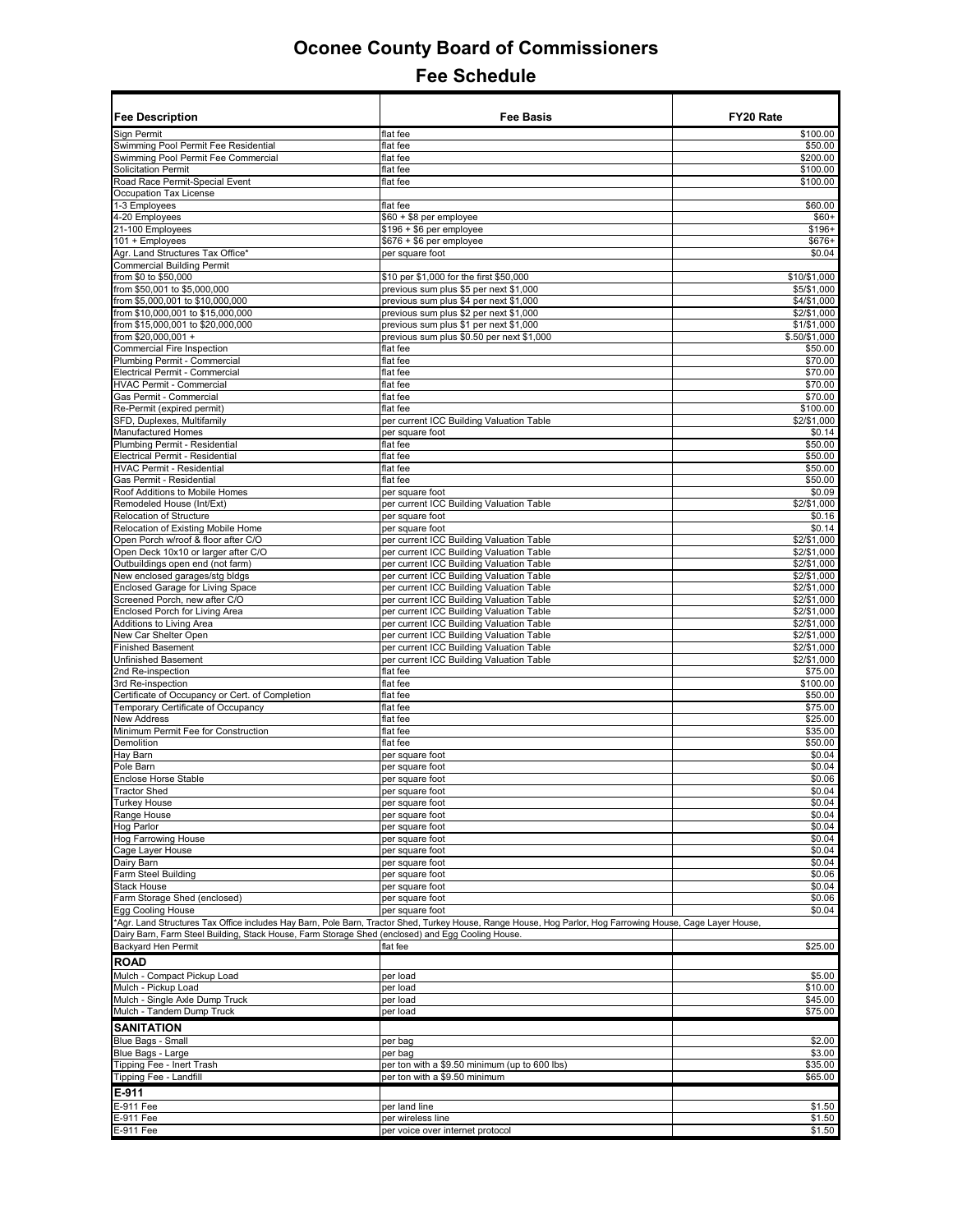| <b>Fee Description</b>                                                           | <b>Fee Basis</b>                                           | FY20 Rate                |
|----------------------------------------------------------------------------------|------------------------------------------------------------|--------------------------|
| <b>CIVIC CENTER</b>                                                              |                                                            |                          |
| OCONEE COUNTY PRIVATE RESIDENT OR CIVIC ORGANIZATION AND NON-OCONEE COUNTY GOVT. |                                                            |                          |
| <b>Entire Building</b>                                                           |                                                            |                          |
|                                                                                  | per hour / 4 hour min.<br>per day / (up to 12 hours)       | \$175.00<br>\$1,650.00   |
|                                                                                  | per day Friday after 2pm                                   | \$1,650.00               |
|                                                                                  | Saturday, Sunday (10hr. Block)                             | \$1,650.00               |
| Theatre                                                                          |                                                            |                          |
|                                                                                  | per hour / 4 hour min.                                     | \$110.00                 |
|                                                                                  | per day / (up to 12 hours)                                 | \$1,000.00               |
|                                                                                  | per day Friday after 2pm<br>Saturday, Sunday (10hr. Block) | \$1,000.00<br>\$1,000.00 |
| Entire Banquet Room                                                              |                                                            |                          |
|                                                                                  | per hour / 4 hour min.                                     | \$110.00                 |
|                                                                                  | per day / (up to 12 hours)                                 | \$1,000.00               |
|                                                                                  | per day Friday after 2pm<br>Saturday, Sunday (10hr. Block) | \$1,000.00<br>\$1,000.00 |
|                                                                                  | Sunday Only (5hr. Block)                                   | \$500.00                 |
| Room 1                                                                           |                                                            |                          |
|                                                                                  | per hour / 4 hour min.                                     | \$90.00                  |
|                                                                                  | per day / (up to 12 hours)<br>per day Friday after 2pm     | \$900.00<br>\$1,000.00   |
|                                                                                  | Saturday, Sunday (10hr. Block)                             | \$1,000.00               |
| Room 2                                                                           |                                                            |                          |
|                                                                                  | per hour / 4 hour min.                                     | \$75.00                  |
|                                                                                  | per day / (up to 12 hours)<br>per day Friday after 2pm     | \$725.00<br>\$1,000.00   |
|                                                                                  | Saturday, Sunday (10hr. Block)                             | \$1,000.00               |
| Room 3                                                                           |                                                            |                          |
|                                                                                  | per hour / 4 hour min.                                     | \$65.00                  |
|                                                                                  | per day / (up to 12 hours)<br>per day Friday after 2pm     | \$550.00<br>\$1,000.00   |
|                                                                                  | Saturday, Sunday (10hr. Block)                             | \$1,000.00               |
| Room 2 & 3 together                                                              |                                                            |                          |
|                                                                                  | per hour / 4 hour min.                                     | \$85.00                  |
|                                                                                  | per day / (up to 12 hours)<br>per day Friday after 2pm     | \$825.00<br>\$1,000.00   |
|                                                                                  | Saturday, Sunday (10hr. Block)                             | \$1,000.00               |
| Rotunda                                                                          |                                                            |                          |
|                                                                                  | per hour / 4 hour min.                                     | \$175.00                 |
|                                                                                  | per day / (up to 12 hours)<br>per day Friday after 2pm     | \$1,700.00<br>\$1,700.00 |
|                                                                                  | Saturday, Sunday (10hr. Block)                             | \$1,700.00               |
|                                                                                  |                                                            |                          |
| NON-OCONEE COUNTY NON-PROFIT ORGANIZATION                                        |                                                            |                          |
| Entire Building                                                                  | per hour / 4 hour min.                                     | \$195.00                 |
|                                                                                  | per day / (up to 12 hours)                                 | \$2,000.00               |
|                                                                                  | per day Friday after 2pm                                   | \$2,000.00               |
|                                                                                  | Saturday, Sunday (10hr. Block)                             | \$2,000.00               |
| Theatre                                                                          | per hour / 4 hour min.                                     | \$140.00                 |
|                                                                                  | per day / (up to 12 hours)                                 | \$1,200.00               |
|                                                                                  | per day Friday after 2pm                                   | \$1,200.00               |
|                                                                                  | Saturday, Sunday (10hr. Block)                             | \$1,200.00               |
| <b>Entire Banquet Room</b>                                                       | per hour / 4 hour min.                                     | \$140.00                 |
|                                                                                  | per day / (up to 12 hours)                                 | \$1,200.00               |
|                                                                                  | per day Friday after 2pm                                   | \$1,200.00               |
|                                                                                  | Saturday, Sunday (10hr. Block)                             | \$1,200.00               |
| Room 1                                                                           | Sunday Only (5hr. Block)                                   | \$600.00                 |
|                                                                                  | per hour / 4 hour min.                                     | \$100.00                 |
|                                                                                  | per day / (up to 12 hours)                                 | \$975.00                 |
|                                                                                  | per day Friday after 2pm                                   | \$1,100.00               |
| Room <sub>2</sub>                                                                | Saturday, Sunday (10hr. Block)                             | \$1,100.00               |
|                                                                                  | per hour / 4 hour min.                                     | \$85.00                  |
|                                                                                  | per day / (up to 12 hours)                                 | \$825.00                 |
|                                                                                  | per day Friday after 2pm                                   | \$1,100.00               |
| Room 3                                                                           | Saturday, Sunday (10hr. Block)                             | \$1,100.00               |
|                                                                                  | per hour / 4 hour min.                                     | \$65.00                  |
|                                                                                  | per day / (up to 12 hours)                                 | \$700.00                 |
|                                                                                  | per day Friday after 2pm                                   | \$1,100.00               |
| Rooms 2 & 3 together                                                             | Saturday, Sunday (10hr. Block)                             | \$1,100.00               |
|                                                                                  | per hour / 4 hour min.                                     | \$95.00                  |
|                                                                                  | per day / (up to 12 hours)                                 | \$900.00                 |
|                                                                                  | per day Friday after 2pm                                   | \$1,100.00               |
| Rotunda                                                                          | Saturday, Sunday (10hr. Block)                             | \$1,100.00               |
|                                                                                  | per hour / 4 hour min.                                     | \$175.00                 |
|                                                                                  | per day / (up to 12 hours)                                 | \$1,800.00               |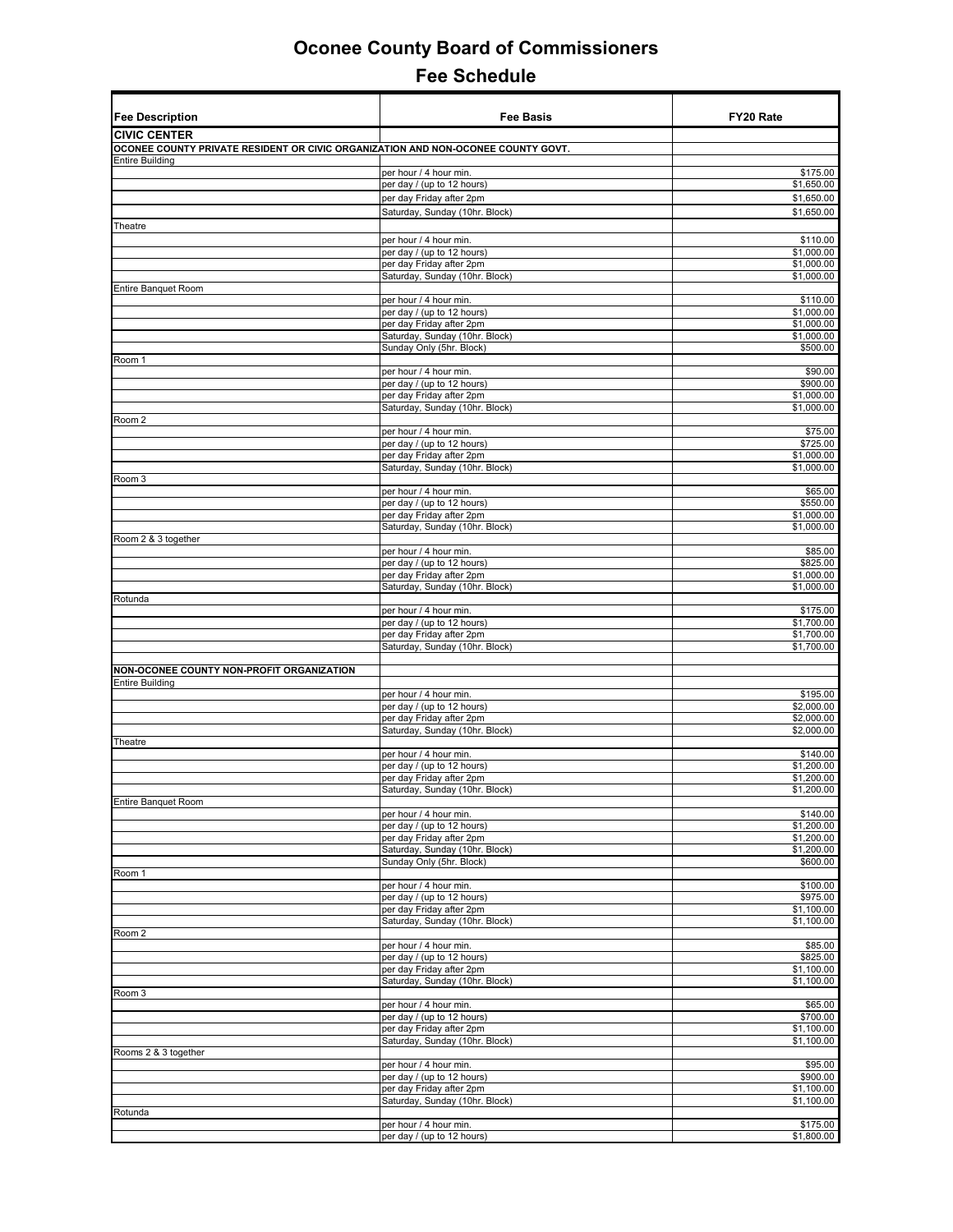| <b>Fee Description</b>                                               | <b>Fee Basis</b>                                              | FY20 Rate                |
|----------------------------------------------------------------------|---------------------------------------------------------------|--------------------------|
|                                                                      | per day Friday after 2pm                                      | \$1,800.00               |
|                                                                      | Saturday, Sunday (10hr. Block)                                | \$1,800.00               |
| COMMERCIAL OR NON-OCONEE COUNTY PRIVATE RESIDENT OR ORGANIZATION     |                                                               |                          |
| <b>Entire Building</b>                                               | per hour / 4 hour min.                                        | \$275.00                 |
|                                                                      | per day / (up to 12 hours)                                    | \$2,200.00               |
|                                                                      | per day Friday after 2pm                                      | \$2,200.00               |
| Theatre                                                              | Saturday, Sunday (10hr. Block)                                | \$2,200.00               |
|                                                                      | per hour / 4 hour min                                         | \$150.00                 |
|                                                                      | per day / (up to 12 hours)                                    | \$1,300.00               |
|                                                                      | per day Friday after 2pm                                      | \$1,300.00<br>\$1,300.00 |
| Entire Banquet Room                                                  | Saturday, Sunday (10hr. Block)                                |                          |
|                                                                      | per hour / 4 hour min.                                        | \$150.00                 |
|                                                                      | per day / (up to 12 hours)                                    | \$1,300.00               |
|                                                                      | per day Friday after 2pm                                      | \$1,300.00<br>\$1,300.00 |
|                                                                      | Saturday, Sunday (10hr. Block)<br>Sunday Only (5hr. Block)    | \$675.00                 |
| Room 1                                                               |                                                               |                          |
|                                                                      | per hour / 4 hour min.                                        | \$125.00                 |
|                                                                      | per day / (up to 12 hours)                                    | \$1,100.00               |
|                                                                      | per day Friday after 2pm<br>Saturday, Sunday (10hr. Block)    | \$1,300.00<br>\$1,300.00 |
| Room 2                                                               |                                                               |                          |
|                                                                      | per hour / 4 hour min.                                        | \$95.00                  |
|                                                                      | per day / (up to 12 hours)                                    | \$950.00                 |
|                                                                      | per day Friday after 2pm<br>Saturday, Sunday (10hr. Block)    | \$1,300.00<br>\$1,300.00 |
| Room 3                                                               |                                                               |                          |
|                                                                      | per hour / 4 hour min.                                        | \$85.00                  |
|                                                                      | per day / (up to 12 hours)                                    | \$825.00                 |
|                                                                      | per day Friday after 2pm<br>Saturday, Sunday (10hr. Block)    | \$1,300.00<br>\$1,300.00 |
| Rooms 2 & 3 together                                                 |                                                               |                          |
|                                                                      | per hour / 4 hour min.                                        | \$100.00                 |
|                                                                      | per day / (up to 12 hours)                                    | \$1,000.00               |
|                                                                      | per day Friday after 2pm                                      | \$1,300.00<br>\$1,300.00 |
| Rotunda                                                              | Saturday, Sunday (10hr. Block)                                |                          |
|                                                                      | per hour / 4 hour min.                                        | \$250.00                 |
|                                                                      | per day / (up to 12 hours)                                    | \$2,200.00               |
|                                                                      | per day Friday after 2pm                                      | \$2,200.00<br>\$2,200.00 |
|                                                                      | Saturday, Sunday (10hr. Block)                                |                          |
| <b>SPECIAL RATES</b>                                                 |                                                               |                          |
| Non-profit Oconee County Cultural Arts Theatrical Organizations      |                                                               |                          |
|                                                                      | one week of residence in theatre<br>extra week day            | \$3,000.00<br>\$600.00   |
|                                                                      | extra weekend day                                             | \$800.00                 |
| Oconee County Religious/Church Organizations                         | same as private resident rates                                |                          |
| Dance Floor                                                          | up to 24'X24'                                                 | \$300.00                 |
|                                                                      | each additional piece                                         | \$20.00                  |
| Security                                                             | min. 1st Deputy, 1st 4 hours<br>each additional hour          | \$175.00<br>\$40.00      |
| Cleaning                                                             | minimum                                                       | \$175.00                 |
|                                                                      | per man-hour                                                  | \$55.00                  |
| _inens                                                               | per tablecloth (min. 10)                                      | \$6.00                   |
| Technicians                                                          | per hour, 4 hr. min. per shift                                | \$20.00                  |
| <b>ANIMAL SERVICES</b>                                               |                                                               |                          |
|                                                                      |                                                               |                          |
| Impound<br>mpound - Sterilized                                       | Per Day<br>1st                                                | \$20.00                  |
| mpound - Sterilized                                                  | 2nd                                                           | \$25.00                  |
| Impound - Sterilized                                                 | 3rd                                                           | \$35.00                  |
| Impound - Sterilized                                                 | $4th +$                                                       | \$100.00                 |
| Impound - Sterilized - Rabies Quarantine<br>Impound - Unsterilized   | Add<br>1st                                                    | \$10.00<br>\$30.00       |
| Impound - Unsterilized                                               | 2nd                                                           | \$55.00                  |
| Impound - Unsterilized                                               | 3rd                                                           | \$80.00                  |
| mpound - Unsterilized                                                | $4th +$                                                       | \$150.00                 |
| Impound - Unsterilized - Rabies Quarantine                           | Add                                                           | \$10.00                  |
| Livestock/Exotic - Boarding<br><b>Boarding</b>                       | Daily-plus feed, transport, and/or associated fees<br>Per Day | \$30.00                  |
| Boarding - Sterilized                                                | 1st                                                           | \$15.00                  |
| Boarding - Sterilized                                                | 2nd                                                           | \$30.00                  |
| Boarding - Sterilized                                                | 3rd                                                           | \$40.00                  |
| Boarding - Sterilized                                                | $4th +$                                                       | \$50.00                  |
| Boarding - Sterilized - Rabies Quarantine<br>Boarding - Unsterilized | Per Day - additional fee for quarantine protocol<br>1st       | \$5.00<br>\$15.00        |
| Boarding - Unsterilized                                              | 2nd                                                           | \$40.00                  |
| Boarding - Unsterilized                                              | 3rd                                                           | \$60.00                  |
| Boarding - Unsterilized                                              | 4th +                                                         | \$100.00                 |
| Boarding - Unsterilized - Rabies Quarantine                          | Per Day - additional fee for quarantine protocol              | \$5.00                   |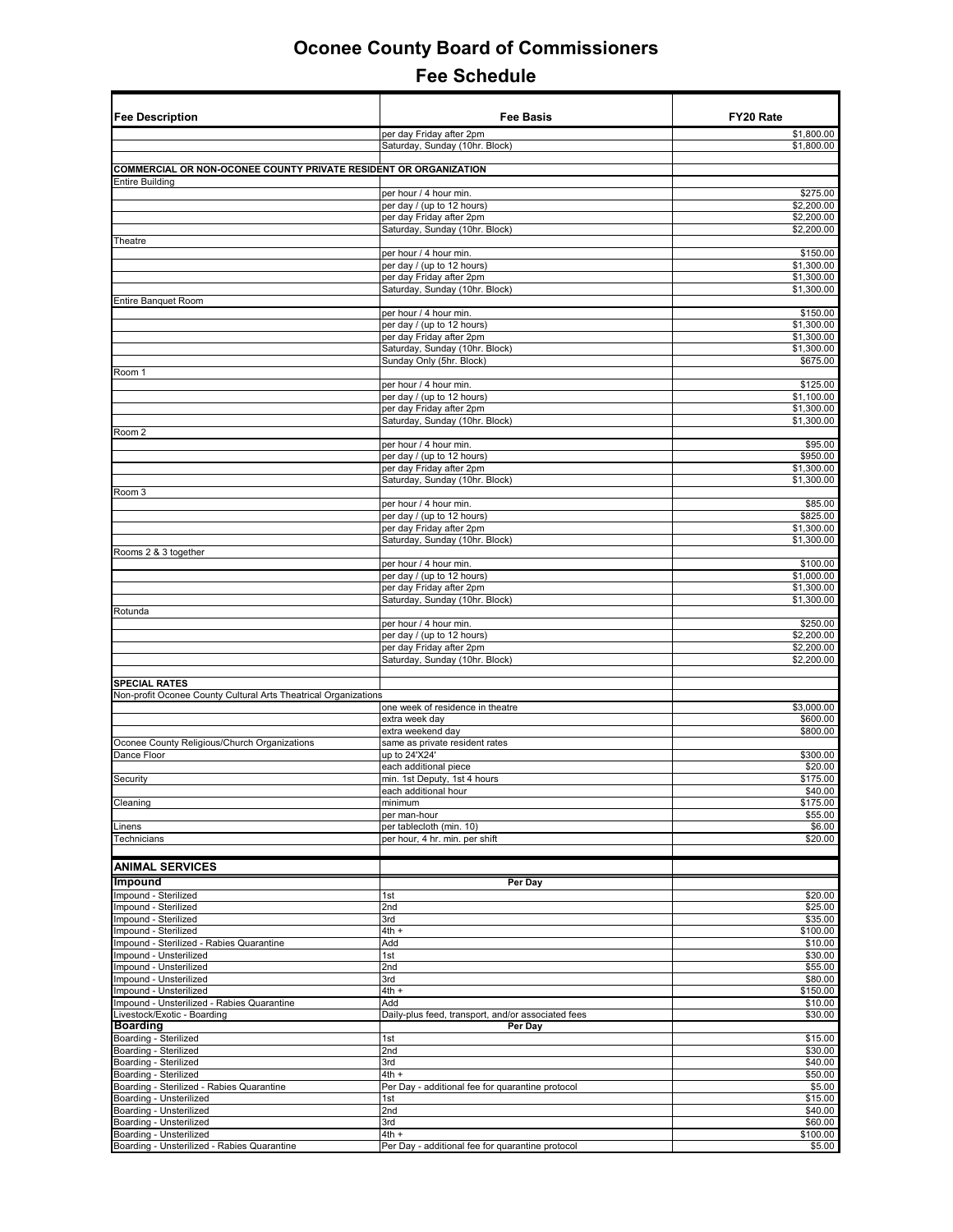| <b>Fee Description</b>                                                      | <b>Fee Basis</b>                       | FY20 Rate             |
|-----------------------------------------------------------------------------|----------------------------------------|-----------------------|
| <b>Surrender Fee</b>                                                        |                                        |                       |
| Per Animal                                                                  | 00-10 lb.                              | \$20.00               |
| Per Animal                                                                  | 11-20 lb.                              | \$25.00               |
| Per Animal                                                                  | 21-30 lb.                              | \$30.00               |
| Per Animal<br>Per Animal                                                    | 31-40 lb.<br>41-50 lb                  | \$35.00<br>\$40.00    |
| Per Animal                                                                  | 51-75 lb.                              | \$50.00               |
| Per Animal                                                                  | 76-100 lb                              | \$60.00               |
| <b>Adoption Fee</b>                                                         |                                        |                       |
| Adoption                                                                    | Each                                   | \$85.00               |
| Senior Citizen Adoption                                                     | Each                                   | \$55.00               |
| Barn Cat Program                                                            | Each                                   | \$40.00               |
| <b>Event Adoption</b>                                                       | Each                                   | \$50.00               |
| Vaccinations/Chip**                                                         |                                        |                       |
| Bortella - Kennel Cough                                                     | Impound                                | \$15.00               |
| Distemper/Wormer                                                            | Impound                                | \$10.00               |
| Misc Vetting as Required                                                    | Impound                                | <b>Current Cost</b>   |
| Microchip                                                                   | Each                                   | \$20.00               |
| Event Rabies and Microchip                                                  | Per Animal                             | According to Cost     |
| <b>Classification Fee</b>                                                   |                                        |                       |
| <b>Public Threat</b>                                                        | Yearly                                 | \$250.00              |
| Dangerous Dog<br><b>Vicious Dog</b>                                         | Yearly<br>Yearly                       | \$500.00<br>\$750.00  |
| Dangerous Dog Sign                                                          | Each - minimum of 4; 1 for each corner | \$50.00               |
| <b>Transport Fee</b>                                                        |                                        |                       |
| Owner Surrender                                                             | Pick-up                                | \$30.00               |
| <b>Emergency Transport</b>                                                  | Each Way                               | \$25.00               |
| Open Records                                                                | Per - Page                             | \$0.10                |
| <b>Document Copies</b>                                                      | Per - Page                             | \$0.25                |
| Check - NSF                                                                 | Per - Check                            | <b>Bank Rate</b>      |
| <b>PARKS &amp; RECREATION</b>                                               |                                        |                       |
| Facility Rentals (OVP/BSC/HP/HCM Park)                                      |                                        |                       |
|                                                                             |                                        | \$100.00              |
| <b>Booking Fee</b>                                                          | As needed per booking                  |                       |
|                                                                             |                                        |                       |
| <b>Park Indoor and Covered Facilities</b>                                   |                                        |                       |
| <b>BSC Pavilion</b>                                                         | per 2 hours                            | \$25.00               |
| <b>HCM Gym</b>                                                              | per hour                               | \$40.00               |
| <b>HCM Gym</b>                                                              | per day (12 hour max)                  | \$400.00              |
| <b>HCM Pavilion</b>                                                         | per 2 hours                            | \$25.00               |
| HP Pavilion/Main Arena                                                      | per event                              | $$100.00 - $5,000.00$ |
| <b>HP Feeder Barn</b>                                                       | per event                              | \$50.00 - \$2,000.00  |
| OVP All 3 Rooms                                                             | per hour 1-4 hours                     | \$125.00              |
| OVP All 3 Rooms                                                             | per day (12 hour max)                  | \$1,000.00            |
| OVP Arts and Crafts Room                                                    | per hour 1-4 hours                     | \$35.00               |
| OVP Arts and Crafts Room                                                    | per hour 5+ hours (12 hour max)        | \$25.00               |
| <b>OVP Conference Room</b>                                                  | per hour 1-4 hours                     | \$50.00               |
| <b>OVP Conference Room</b>                                                  | per hour 5+ hours (12 hour max)        | \$35.00               |
| <b>OVP Community Room</b>                                                   | per hour 1-4 hours                     | \$65.00               |
| <b>OVP Community Room</b>                                                   | per hour 5+ hours (12 hour max)        | \$55.00               |
| OVP Gym                                                                     | per hour                               | \$50.00               |
| OVP Gym                                                                     | per day (12 hour max)                  | \$500.00              |
| <b>OVP Pavilion</b>                                                         |                                        |                       |
|                                                                             | per 2 hours                            | \$35.00               |
|                                                                             |                                        |                       |
| <b>Park Outdoor Sports Facilities</b>                                       |                                        | \$30.00               |
| Baseball/Softball Fields                                                    | per field/per hour                     |                       |
| <b>Concession Stand</b>                                                     | per hour                               | \$25.00               |
| Tournament - Baseball/Softball/Soccer Fields                                | per field/per hour                     | \$35.00               |
| 1 Day Tournament - Baseball/Softball/Soccer Fields                          | per field/per day                      | \$275.00              |
| 2 Day Tournament - Baseball/Softball/Soccer Fields                          | per field/per day                      | \$250.00              |
| 3 Day Tournament - Baseball/Softball/Soccer Fields                          | per field/per day                      | \$225.00              |
| Field Lights surcharge**                                                    | per field/per hour                     | \$15.00               |
| General Grounds                                                             | per field/per hour                     | \$35.00               |
| General Grounds                                                             | per field/per day (12 hour max)        | \$150.00              |
| Multi-Use Field                                                             | per field/per hour                     | \$30.00               |
| <b>OVP Soccer Field</b>                                                     | per field/per hour                     | \$35.00               |
| <b>OVP Soccer Field</b>                                                     | per field/per day (12 hour max)        | \$150.00              |
| Tennis Court                                                                | per court/per hour                     | \$20.00               |
| Tennis Court                                                                | per court/per day (12 hour max)        | \$100.00              |
| Tennis Lights surcharge**                                                   | per set of 2 courts/per hour           | \$15.00               |
| Supervision                                                                 | per hour/per person                    | \$15.00               |
| Road Race - 5K/1 mile                                                       | per race/per day                       | \$200.00              |
| <b>HCM Disc Golf Course</b>                                                 |                                        | \$200.00              |
|                                                                             | per event/per day                      |                       |
|                                                                             |                                        |                       |
| <b>Heritage Park</b>                                                        |                                        |                       |
| HP stall rental mandatory for all horses at shows according to fees listed. |                                        |                       |
| 1-2 days                                                                    | per stall                              | \$25.00               |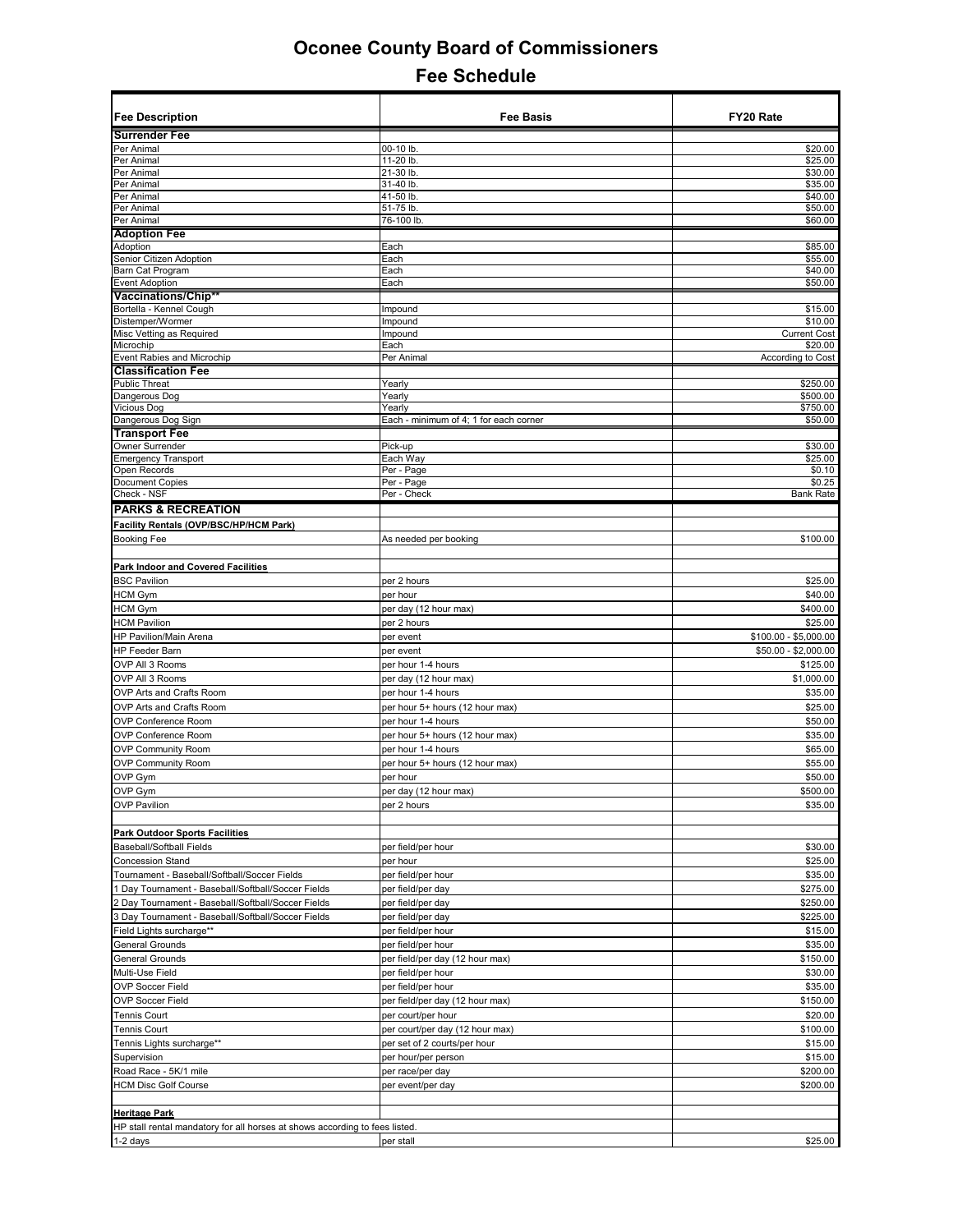| <b>Fee Description</b>                                                | <b>Fee Basis</b>                                 | FY20 Rate                    |
|-----------------------------------------------------------------------|--------------------------------------------------|------------------------------|
| <b>Additional days</b>                                                | per stall/ per extra day                         | \$5.00                       |
| Camper Fee                                                            | per vehicle (must be pre-approved)               | \$10.00                      |
|                                                                       |                                                  |                              |
| <b>Trails</b><br><b>Trail Rental</b>                                  |                                                  |                              |
|                                                                       | per event                                        | \$250.00 - \$1,000.00        |
| <b>Shared Fees</b>                                                    |                                                  |                              |
| <b>Ticket Share</b>                                                   | per sold ticket                                  | \$1.00                       |
| <b>Ticket Share Deposit</b>                                           | per large event/performance                      | \$500.00                     |
| Parking Fee Share                                                     | per paid vehicle                                 | \$1.00                       |
| Vendor Share                                                          | per vendor/per event                             | \$150.00 - \$300.00          |
|                                                                       |                                                  |                              |
| Out of County/Commercial Groups<br>Out of County/Commercial Groups    | <b>Surcharges</b><br>per facility/hour surcharge | \$15.00                      |
| Out of County/Commercial Groups                                       | per facility/day surcharge                       | \$50.00                      |
|                                                                       |                                                  |                              |
| <b>Program Division</b>                                               |                                                  |                              |
| <b>Youth Sports</b>                                                   |                                                  |                              |
| Baseball - Start Smart                                                | per person                                       | \$60.00                      |
| Basketball                                                            | per person                                       | \$95.00                      |
| Basketball - Academy                                                  | per person                                       | \$140.00                     |
| Basketball - Instructional - 5-6 years<br>Basketball - Start Smart    | per person<br>per person                         | \$75.00<br>\$60.00           |
| Basketball - Competitive/Select League                                | per person                                       | \$155.00                     |
| Basketball - Summer Program                                           | per person                                       | \$80.00                      |
| Cheerleading                                                          | per person                                       | \$180.00                     |
| <b>Cheer Competition</b>                                              | per person                                       | \$100.00 - \$200.00          |
| Football - Flag Football - 5 - 8 years                                | per person                                       | \$75.00                      |
| Football - Flag Football - 9 and older                                | per person                                       | \$85.00                      |
| Football - Tackle Football                                            | per person                                       | \$195.00                     |
| Golf - Sticks for Kids<br>Soccer - U10, U12, U14, U17                 | per person                                       | \$145.00<br>\$90.00          |
| Soccer - U6, U8                                                       | per person<br>per person                         | \$80.00                      |
| Soccer - Instructional Training                                       | per person                                       | \$110.00 - \$185.00          |
| Soccer - Start Smart                                                  | per person                                       | \$60.00                      |
| Spirit Program                                                        | per person                                       | \$55.00 - \$75.00            |
| Swimming - GRPA District Meet                                         | per person                                       | $$30.00 - $50.00$            |
| Swimming - GRPA State Meet+A6                                         | per person                                       | $$30.00 - $50.00$            |
| Volleyball - Instructional Program                                    | per person                                       | \$75.00 - \$125.00           |
| Volleyball - League                                                   | per person                                       | \$95.00                      |
| <b>Youth Camps</b>                                                    |                                                  |                              |
| Youth Camps - Various                                                 | per person/per week (9 instruction hours)        | \$90.00                      |
| Youth Camps - Various                                                 | per person/per week (12 instruction hours)       | \$100.00                     |
| Youth Camps - Various                                                 | per person/per week (15 instruction hours)       | \$115.00                     |
| Youth Camps - Various                                                 | per person/per week (20 instruction hours)       | \$125.00                     |
| Youth Camps - Various                                                 | per person/per week (25 instruction hours)       | \$150.00                     |
| Miscellaneous Camps                                                   | per person                                       | \$60.00 - \$200.00           |
| <b>High School Intramural Sports</b>                                  |                                                  |                              |
| <b>Basketball League</b>                                              | per person                                       | \$95.00                      |
| Flag Football League<br>Soccer League                                 | per person<br>per person                         | \$85.00<br>\$90.00           |
| Miscellaneous Sport League                                            | per person                                       | \$55.00 - \$95.00            |
|                                                                       |                                                  |                              |
| Out of County<br>Out of County (non-resident)                         | <b>Surcharges</b><br>per person/per program      | 150% per program rate        |
|                                                                       |                                                  |                              |
| <b>Afterschool Program</b>                                            |                                                  |                              |
| After School in the School                                            | per week/per person                              | \$70.00                      |
| After School in the School Flex<br>After School in the School Teacher | per 3 day week/per person<br>per week/per person | \$45.00<br>\$25.00           |
| After School Late Fees                                                | per week/per person                              | \$10.00                      |
| After School Clubs                                                    | per session/ per person                          | \$85.00 - \$135.00           |
| After School - School Holidays<br>Youth Events                        | per day/per person<br>per event/per person       | \$30.00<br>$$15.00 - $50.00$ |
|                                                                       |                                                  |                              |
| Day Camps                                                             |                                                  |                              |
| Summer Day Camp                                                       | per week/per person                              | \$120.00                     |
| <b>Additional Programs</b>                                            |                                                  |                              |
| Home School PE                                                        | per person                                       | \$55.00                      |
| Miscellaneous Instructional Programs                                  | per person                                       | \$25.00 - \$225.00           |
| <b>Adult Sports</b>                                                   |                                                  |                              |
| <b>Adult Badminton</b>                                                | per player                                       | \$60.00                      |
| <b>Adult Basketball</b>                                               | per season/per team                              | \$550.00                     |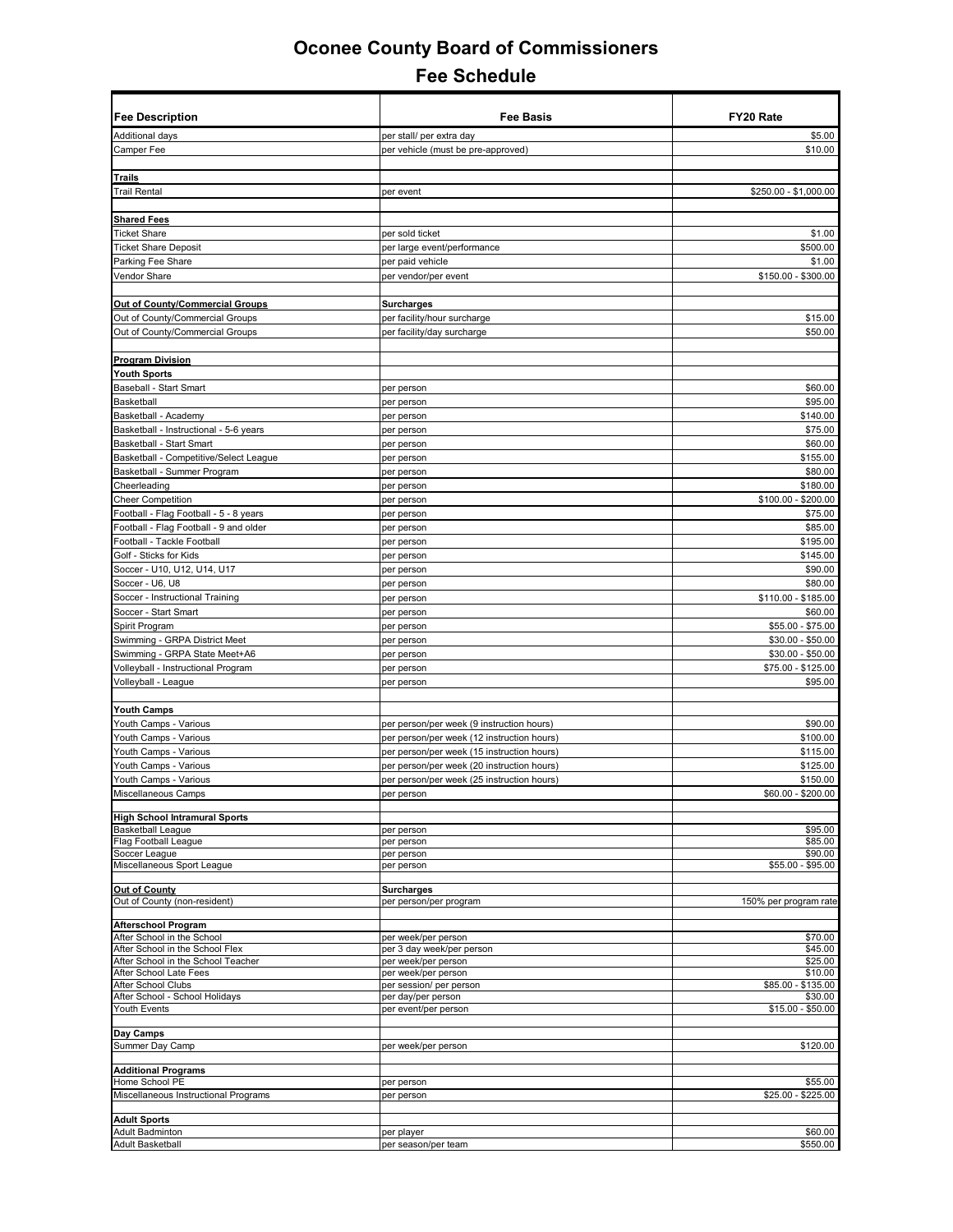| <b>Fee Description</b>                                                                                          | <b>Fee Basis</b>                                                                                                                                                                                                                                                                                           | FY20 Rate                              |
|-----------------------------------------------------------------------------------------------------------------|------------------------------------------------------------------------------------------------------------------------------------------------------------------------------------------------------------------------------------------------------------------------------------------------------------|----------------------------------------|
| <b>Adult Flag Football</b>                                                                                      | per season/per team                                                                                                                                                                                                                                                                                        | \$550.00                               |
| <b>Adult Soccer</b>                                                                                             | per season/per team                                                                                                                                                                                                                                                                                        | \$550.00                               |
| <b>Adult Softball</b>                                                                                           | per season/per team                                                                                                                                                                                                                                                                                        | \$550.00                               |
| Adult Softball - Men's 50 & Over                                                                                | per season/per team                                                                                                                                                                                                                                                                                        | \$550.00                               |
| <b>Adult Volleyball</b>                                                                                         | per season/per team                                                                                                                                                                                                                                                                                        | \$550.00                               |
| <b>Adult Tournament Fees</b><br>Miscellaneous Adult Sports                                                      | per player or team                                                                                                                                                                                                                                                                                         | $$5.00 - $300.00$<br>$$5.00 - $550.00$ |
|                                                                                                                 | per player or team                                                                                                                                                                                                                                                                                         |                                        |
| <b>Tennis Program</b>                                                                                           |                                                                                                                                                                                                                                                                                                            |                                        |
| Tennis Programs - Youth & Adult                                                                                 | per session                                                                                                                                                                                                                                                                                                | \$25.00 - \$275.00                     |
| Tennis Team League Court Fee - 3 Lines                                                                          | per team/per season                                                                                                                                                                                                                                                                                        | \$100.00                               |
| Tennis Team League Court Fee - 5 Lines                                                                          | per team/per season                                                                                                                                                                                                                                                                                        | \$150.00                               |
|                                                                                                                 |                                                                                                                                                                                                                                                                                                            |                                        |
| <b>Fitness Programs</b><br><b>OVP Fitness Membership</b>                                                        | per person/per year                                                                                                                                                                                                                                                                                        | \$120.00                               |
| <b>OVP Fitness Membership</b>                                                                                   | per person/month                                                                                                                                                                                                                                                                                           | \$20.00                                |
| <b>OVP Fitness Membership</b>                                                                                   | per person/quarter                                                                                                                                                                                                                                                                                         | \$40.00                                |
| OVP Track/Open Gym                                                                                              | per person/per card/per year                                                                                                                                                                                                                                                                               | \$10.00                                |
| OVP - Membership Replacement Card                                                                               | per person/per card                                                                                                                                                                                                                                                                                        | \$10.00                                |
| <b>OVP Guest Pass</b>                                                                                           | per person/per visit                                                                                                                                                                                                                                                                                       | \$10.00                                |
| Yoga                                                                                                            | per person                                                                                                                                                                                                                                                                                                 | \$50.00 - \$150.00                     |
|                                                                                                                 |                                                                                                                                                                                                                                                                                                            |                                        |
| <b>Department Special Events</b>                                                                                |                                                                                                                                                                                                                                                                                                            |                                        |
| Disc Golf Tournament                                                                                            | per person                                                                                                                                                                                                                                                                                                 | \$30.00                                |
| Movie in the Park                                                                                               | per event                                                                                                                                                                                                                                                                                                  | Free                                   |
| Pitch, Hit and Run Event                                                                                        | per event                                                                                                                                                                                                                                                                                                  | Free                                   |
| Punt, Pass and Kick Event                                                                                       | per event                                                                                                                                                                                                                                                                                                  | Free                                   |
| Table Tennis Tournament                                                                                         | per event                                                                                                                                                                                                                                                                                                  | \$15.00                                |
| Touch a Truck                                                                                                   | per event                                                                                                                                                                                                                                                                                                  | Free                                   |
| Sponsorship                                                                                                     |                                                                                                                                                                                                                                                                                                            |                                        |
| Disc Golf Hole Sponsors                                                                                         | per hole per year                                                                                                                                                                                                                                                                                          | \$100.00                               |
| Disc Golf Hole Sponsor                                                                                          | per hole per year (5 year agreement)                                                                                                                                                                                                                                                                       | \$400.00                               |
| Scoreboard Sponsor                                                                                              | per scoreboard per year                                                                                                                                                                                                                                                                                    | \$500.00                               |
| Scoreboard Sponsor                                                                                              | per scoreboard (5 year agreement)                                                                                                                                                                                                                                                                          | \$2,000.00                             |
| Park/Event Sponsor                                                                                              | per sponsorship                                                                                                                                                                                                                                                                                            | \$100.00 - \$15,000.00                 |
|                                                                                                                 |                                                                                                                                                                                                                                                                                                            |                                        |
| <b>User Groups</b>                                                                                              |                                                                                                                                                                                                                                                                                                            |                                        |
| Oconee County Little League                                                                                     | per person/per season                                                                                                                                                                                                                                                                                      | \$20.00                                |
| Select Program Activity Fee                                                                                     | per player/per season                                                                                                                                                                                                                                                                                      | \$80.00 - \$175.00                     |
| <b>Board of Education</b><br>Fees do not apply to Oconee County School System 4-H and/or FFA sponsored events.  | User Groups interested in reserving a facility on a regular basis must complete all guidelines required in the User Group Agreement.<br>Board of Education/Oconee County School System may reserve park facilities for competitive interscholastic activities, in accordance with the Joint Use Agreement. |                                        |
| <b>General Notes</b>                                                                                            |                                                                                                                                                                                                                                                                                                            |                                        |
| Fees for facilities are for reservation purposes only. Usage of some facilities require a reservation.          |                                                                                                                                                                                                                                                                                                            |                                        |
|                                                                                                                 | Facilities not being utilized for departmental programs or reserved by outside groups are on a first come/ first serve use for the public.                                                                                                                                                                 |                                        |
| Fees listed are for Oconee County residents, Oconee County non-profit groups and non-Oconee Government Groups.  |                                                                                                                                                                                                                                                                                                            |                                        |
|                                                                                                                 | OCPRD reserves the right to require security, dumpsters, port-a-johns or other essential items during an event at the expense of the renter/sponsor.                                                                                                                                                       |                                        |
| <b>PROPERTY APPRAISAL</b>                                                                                       |                                                                                                                                                                                                                                                                                                            |                                        |
| Copy, Map, and Return Check Fees                                                                                | Same as County Wide                                                                                                                                                                                                                                                                                        | Same as County Wide                    |
| <b>Tax Map Fees</b>                                                                                             | 11x17 Black and White (Per Map)                                                                                                                                                                                                                                                                            | \$0.50                                 |
| <b>WATER RESOURCES</b>                                                                                          |                                                                                                                                                                                                                                                                                                            |                                        |
| Water Rates (0 to 1,000 Gallons)                                                                                |                                                                                                                                                                                                                                                                                                            |                                        |
| 5/8" x 3/4" Meter                                                                                               | 0 to 1,000 gallons                                                                                                                                                                                                                                                                                         | \$15.33                                |
| 1" Meter                                                                                                        | 0 to 1,000 gallons                                                                                                                                                                                                                                                                                         | \$35.48                                |
| 1-1/2" Meter                                                                                                    | 0 to 1,000 gallons                                                                                                                                                                                                                                                                                         | \$69.07                                |
| 2" Meter                                                                                                        | 0 to 1,000 gallons                                                                                                                                                                                                                                                                                         | \$109.38                               |
| 3" Meter                                                                                                        | 0 to 1,000 gallons                                                                                                                                                                                                                                                                                         | \$203.43                               |
| 4" Meter<br>6" Meter                                                                                            | 0 to 1,000 gallons<br>0 to 1,000 gallons                                                                                                                                                                                                                                                                   | \$337.78                               |
| Fire Hydrant Meter 3"                                                                                           | 0 to 1,000 gallons                                                                                                                                                                                                                                                                                         | \$673.67<br>\$203.43                   |
|                                                                                                                 | NOTE: A "Super Conserver" discount of \$3.09 will be applied to 5/8" x 3/4" residential users that utilize less than 1,000 gallons in a billing cycle.                                                                                                                                                     |                                        |
| Residential Water Rates After Minimum                                                                           |                                                                                                                                                                                                                                                                                                            |                                        |
| 1 to 7,000 gallons                                                                                              | per 1,000 gallons                                                                                                                                                                                                                                                                                          | \$5.29                                 |
| 7,001 to 14,000 gallons                                                                                         | per 1,000 gallons                                                                                                                                                                                                                                                                                          | \$7.23                                 |
| 14,001 gallons and above                                                                                        | per 1,000 gallons                                                                                                                                                                                                                                                                                          | \$9.18                                 |
|                                                                                                                 |                                                                                                                                                                                                                                                                                                            |                                        |
| Commercial Water Rates After Minimum                                                                            |                                                                                                                                                                                                                                                                                                            |                                        |
| Per 1,000 gallons                                                                                               | per 1,000 gallons                                                                                                                                                                                                                                                                                          | \$6.36                                 |
|                                                                                                                 |                                                                                                                                                                                                                                                                                                            |                                        |
| <b>Sewer Rates</b><br>Base Charge for Calls Creek LAS, Athens-Clarke and Barrow County Water & Sewerage Systems |                                                                                                                                                                                                                                                                                                            |                                        |
| Minimum Bill 0-1,000 gallons                                                                                    |                                                                                                                                                                                                                                                                                                            | <b>Base Charge</b>                     |
| Residential                                                                                                     | Base Charge                                                                                                                                                                                                                                                                                                | \$15.41                                |
| Residential                                                                                                     | per 1,000 gallons                                                                                                                                                                                                                                                                                          | \$5.54                                 |
| Commercial                                                                                                      | Base Charge                                                                                                                                                                                                                                                                                                | \$37.40                                |
| Commercial                                                                                                      | per 1,000 gallons                                                                                                                                                                                                                                                                                          | \$5.56                                 |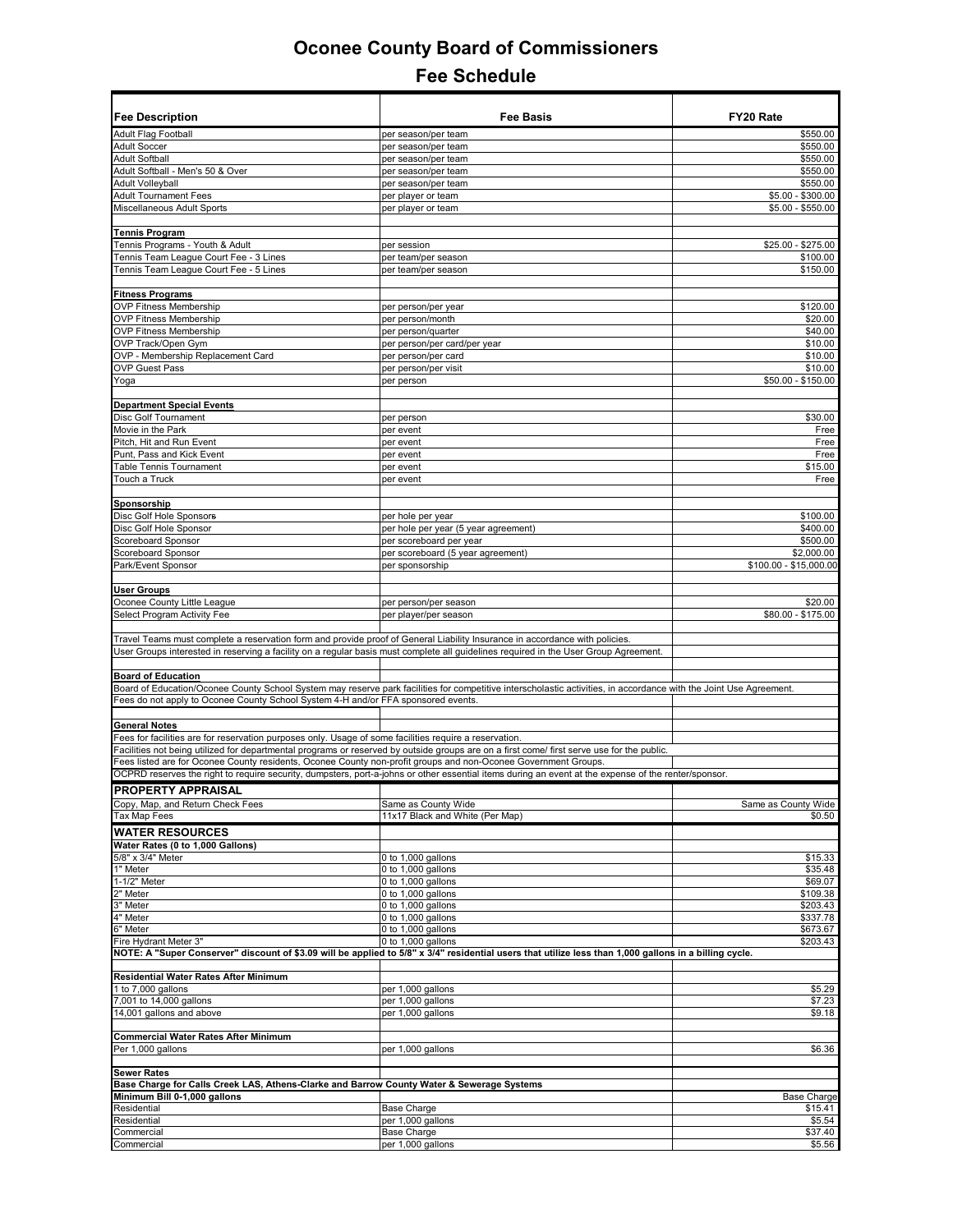| <b>Fee Description</b>                                                    | <b>Fee Basis</b>                                                                                                                            | FY20 Rate                                |
|---------------------------------------------------------------------------|---------------------------------------------------------------------------------------------------------------------------------------------|------------------------------------------|
| Industrial                                                                | <b>Base Charge</b>                                                                                                                          | \$52.07                                  |
| Industrial                                                                | per 1,000 gallons                                                                                                                           | \$6.75                                   |
| <b>Water Services Fee</b>                                                 |                                                                                                                                             |                                          |
| Meter Installation Fee* (Meters furnished and installed by Oconee County) |                                                                                                                                             |                                          |
| 5/8" x 3/4" Meter                                                         | per connection                                                                                                                              | \$310.00                                 |
| 1" Meter                                                                  | per connection                                                                                                                              | \$310.00                                 |
| 1-1/2" Meter<br>2" Meter                                                  | per connection<br>per connection                                                                                                            | \$310.00<br>\$310.00                     |
| 3" Meter and Larger                                                       | TBD after application                                                                                                                       | TBD after application                    |
|                                                                           |                                                                                                                                             |                                          |
| Water Availability* (Capacity Charge)                                     |                                                                                                                                             |                                          |
| 5/8" x 3/4" Meter                                                         | per connection plus meter fee                                                                                                               | \$1,325.00                               |
| 1" Meter                                                                  | per connection plus meter fee                                                                                                               | \$3,315.00                               |
| 1-1/2" Meter                                                              | per connection plus meter fee                                                                                                               | \$6,625.00<br>\$10,600.00                |
| 2" Meter<br>3" Meter and Larger                                           | per connection plus meter fee<br>Per ERC                                                                                                    | <b>TBD</b>                               |
| Fire Line Connection                                                      |                                                                                                                                             | \$0.00                                   |
| Inspection Fee                                                            | (*charged on all water connections)                                                                                                         | \$165.00                                 |
|                                                                           | NOTE: Meter sizes not listed will be calculated by Oconee County based on equivalent ERCs and cost of the meter at the time of application. |                                          |
|                                                                           |                                                                                                                                             |                                          |
| <b>Residential Sewer Capacity Fees</b>                                    |                                                                                                                                             |                                          |
| Calls Creek WRF<br>Rocky Branch LAS                                       | 1 ERC (Equivalent Residential Connection)<br>1 ERC                                                                                          | \$3,276.00 per ERC<br>\$3,276.00 per ERC |
| Sewer Connection* (charged only if County performs                        |                                                                                                                                             |                                          |
| nstallation work)                                                         | each connection                                                                                                                             | \$850.00                                 |
| <b>Inspection Fee</b>                                                     | (*charged on all sewer connections)                                                                                                         | \$165.00                                 |
|                                                                           |                                                                                                                                             |                                          |
| Industrial/Commercial Sewer Capacity Fee                                  | See Sewer Capacity Fee Ordinance                                                                                                            | \$3,276.00 per ERC<br>\$12.60 per GPD    |
|                                                                           |                                                                                                                                             |                                          |
| <b>Water Sampling</b>                                                     |                                                                                                                                             |                                          |
| Both in and out of county                                                 |                                                                                                                                             | \$50.00                                  |
| additional fees may be required due to distance)                          |                                                                                                                                             |                                          |
| Residential Water Service Deposit                                         |                                                                                                                                             | \$75.00                                  |
| Residential Sewer Service Deposit                                         |                                                                                                                                             | \$50.00                                  |
| Service Charge                                                            |                                                                                                                                             | \$30.00                                  |
| Non-payment Fee                                                           |                                                                                                                                             | \$40.00                                  |
| ate Charge Sewer Capacity                                                 |                                                                                                                                             | 10% of calculated amount per month       |
| ate Charges                                                               |                                                                                                                                             | the greater of \$2 or 10%                |
| Returned Check Fee<br>Meter Tampering                                     |                                                                                                                                             | <b>Bank Rate</b><br>\$250.00             |
| Meter Services Charge (exceptional request)                               |                                                                                                                                             | \$50.00                                  |
| Sewer Disposal Fee (in county)                                            |                                                                                                                                             | \$0.10 per gallon                        |
| Sewer Disposal Fee (out of county)                                        |                                                                                                                                             | \$0.20 per gallon                        |
| <b>Commercial Deposit</b>                                                 |                                                                                                                                             | Calculated by category - WRD             |
| <b>HEALTH DEPARTMENT</b>                                                  |                                                                                                                                             |                                          |
| ENVIRONMENTAL HEALTH                                                      |                                                                                                                                             |                                          |
|                                                                           |                                                                                                                                             |                                          |
| <b>Tourist Accommodations</b>                                             |                                                                                                                                             |                                          |
| Annual Inspection < 50 rooms<br>Annual Inspection > 50 rooms              |                                                                                                                                             | \$400.00<br>\$600.00                     |
| Plan Review < 50 rooms                                                    |                                                                                                                                             | \$400.00                                 |
| Plan Review > 50 rooms                                                    |                                                                                                                                             | \$650.00                                 |
| Re-inspection Fee                                                         |                                                                                                                                             | \$200.00                                 |
| Re-submittal Fee                                                          |                                                                                                                                             | \$200.00                                 |
| <b>Expedited Service</b>                                                  |                                                                                                                                             | \$400.00                                 |
| <b>Swimming Pools</b>                                                     |                                                                                                                                             |                                          |
| Annual Inspection                                                         |                                                                                                                                             | \$400.00                                 |
| <b>Plan Review</b>                                                        |                                                                                                                                             | \$600.00                                 |
| <b>Pressure Test Inspection</b>                                           |                                                                                                                                             | \$150.00                                 |
| Construction Inspection                                                   |                                                                                                                                             | \$300.00                                 |
| Re-Inspection Fee                                                         |                                                                                                                                             | \$200.00                                 |
| <b>Resubmittal Fee</b><br><b>Expedited Service</b>                        |                                                                                                                                             | \$200.00<br>\$400.00                     |
|                                                                           |                                                                                                                                             |                                          |
| <b>Individual Water Supply</b>                                            |                                                                                                                                             |                                          |
| Water Sample - Individual                                                 |                                                                                                                                             | \$40.00                                  |
| Water Sample - Loan                                                       |                                                                                                                                             | \$200.00                                 |
| Water Sample - Non-public Facility                                        |                                                                                                                                             | \$75.00                                  |
| Water Sample - Expedited Service                                          |                                                                                                                                             | \$300.00                                 |
| Well Location Inspection                                                  |                                                                                                                                             | \$75.00                                  |
| Other                                                                     |                                                                                                                                             |                                          |
| Institutional Evaluation                                                  |                                                                                                                                             | \$150.00                                 |
| Plan Review Tattoo/Piercing Establishment                                 |                                                                                                                                             | \$400.00                                 |
| <b>Tattoo/Piercing Establishment Annual Permit</b>                        |                                                                                                                                             | \$450.00                                 |
| <b>Fattoo/Body Piercer Operator Permit</b>                                |                                                                                                                                             | \$100.00                                 |
| <b>Tattoo/Piercing Establishment Re-Inspection Fee</b><br>Facility List   |                                                                                                                                             | \$200.00<br>\$50.00                      |
| Permit/Inspection Report Replacement                                      |                                                                                                                                             | \$50.00                                  |
| File Search/Copy Fee                                                      |                                                                                                                                             | \$5.00                                   |
| Returned Check Fee                                                        |                                                                                                                                             | <b>Bank Rate</b>                         |